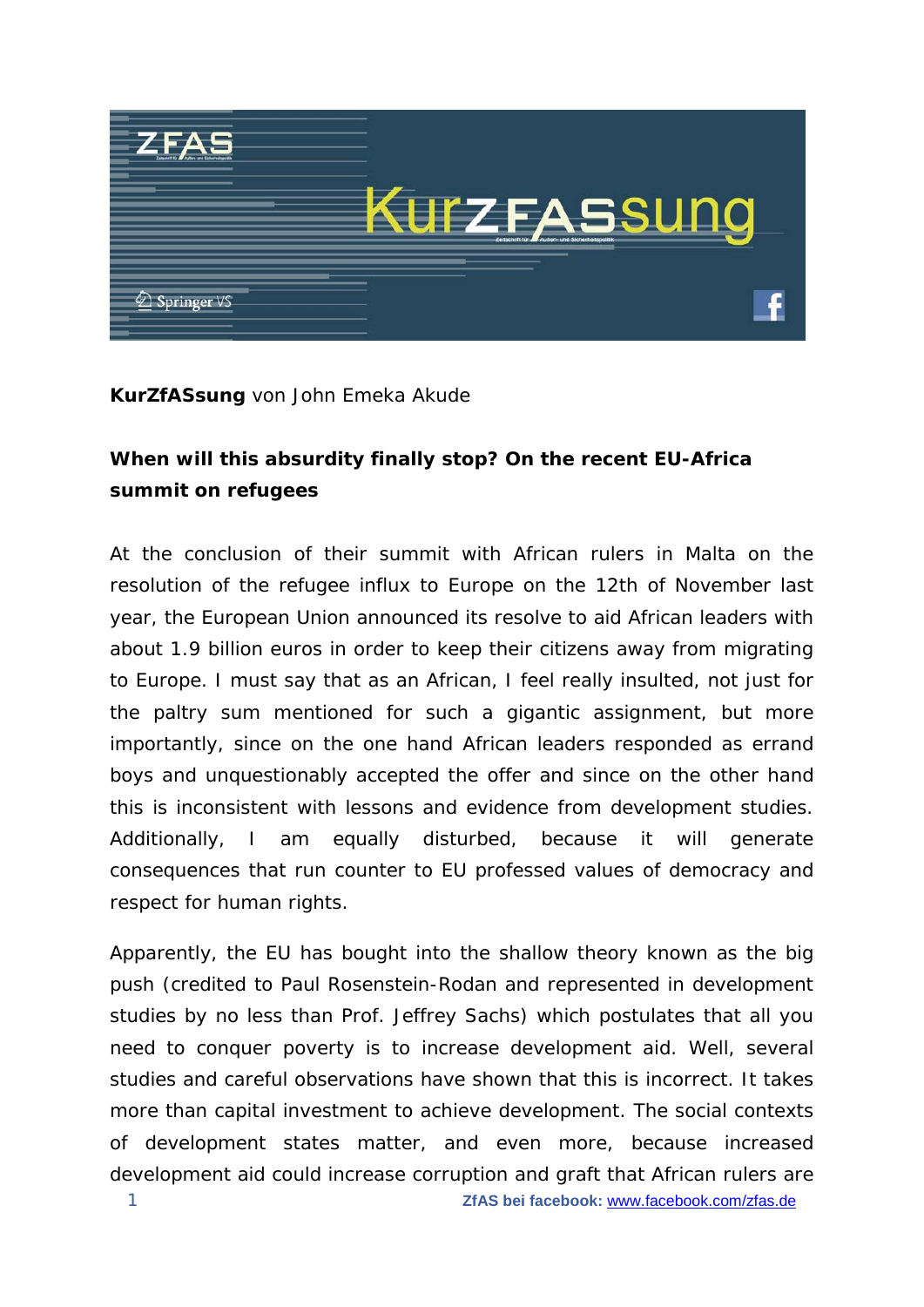notorious of and thus further underdevelopment. William Easterly found out in a study of the effects of aid increment on development in Africa that development indices decreased with increments in development aid<sup>[1](#page-1-0)</sup>. In *Governance and Crisis of the State in Africa[2](#page-1-1) ,* I identified a couple of mechanisms through which development aid has contributed to stultifying development in Africa.

# **The fallacy of African poverty**

I think it is time to correct the erroneous impression that the world is helping Africa with aid. The opposite is rather the truth. A recent publication from a group of British and African researchers calculates that Africa receives about 30 billion US-\$ per annum in aid and loses 192 billion US-\$ within the same period to the rest of the world through tax dodging by multinational firms, repatriation of their profits, costs of climate change and exit of skilled workers. And this is additional to the fact that about 85 % of financial aid to African countries come back to Western banks as private fortunes of African politicians and top civil servants while the costs of servicing those credits accumulate. By the way, the off-shore system used to launder these monies is also the system used by terrorists to finance their activities.

If the EU really wants to make Africans stay in Africa by improving the living conditions there, it might be advisable to start by abolishing these illegal financial movements. Furthermore, it would be more helpful to African economies if the EU abolished the agricultural subsidies to European farmers which help push down prices in international markets and make African producers uncompetitive in the same. The EU should equally stop European fishing firms from dominating fishery activities in African waters and pushing small African fishermen out of business; a phenomenon that has made many African fishermen jobless and thus migrants on the way to Europe or pirates in African waters. This also

<sup>1</sup> Easterly, W. (2002). The cartel of good intentions. *Foreign Policy,* (131), 40-49.  $\overline{a}$ 

<span id="page-1-1"></span><span id="page-1-0"></span><sup>2</sup> Akude, J. E. (2009). *Governance and Crisis of the State in Africa: The Context and Dynamics of the Conflicts in West Africa.* London: Adonis & Abbey.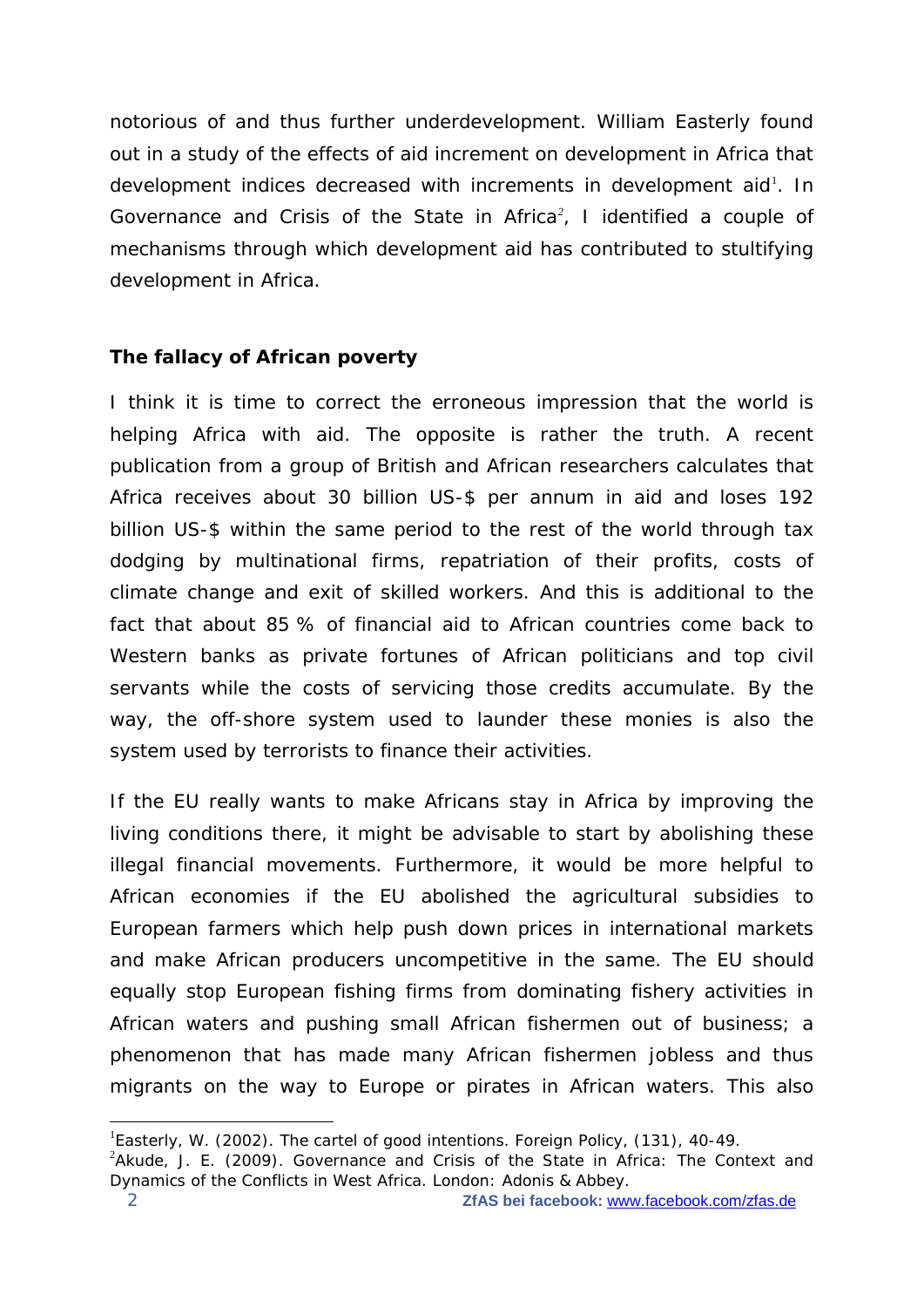applies to the production of bio fuels which make the prices of food items prohibitive for the average African. If the EU is sincere in its wish to make Africans stay at home, these measures will definitely be more effective than any handouts doled out to African non-democratic rulers. Because the falsehood of African poverty has been peddled around for too long and has partly become a justification for Africa's global marginalization, it has become necessary to put the records straight by stressing that Africa is not poor; it is rather rich. But Africans are poor because Africa is governed into poverty! It is rather astounding that, despite what it has lost and continues to lose to the rest of the developed world in the past five hundred years, Africa continues to thrive more or less.

## **The rationale for the summit**

Well, the leaders of the European Union know all of what I am saying even better and, despite this knowledge, they still decided to fight migration to Europe by doling out finances to African rulers. Why? I think the EU just orchestrated a show to appease the right wing of the European public that has been critical of the influx of refugees to Europe. And to that extent, it is a demonstration of helplessness in facing the challenges posed by the influx. What sense does it make to expect serious and honest cooperation from African rulers whose practices through omission and commission drive Africans out of Africa? Migration out of Africa is advantageous to the African rulers because it is the young and educated people, that could have become restive in view of the effects of bad and kleptocratic governance, who decide to leave; thus, dissipating the ever growing revolutionary pressures in a host of African states that now and again express themselves in forms of military coups and internal wars.

If the EU is serious about improving the quality of life in Africa in order to induce Africans to stay in Africa, it should consider other measures that deny African rulers access to their loot in Western banks while seriously, consistently and honestly promoting education, democracy and respect for human rights as the cornerstone of its development policy. But if the EU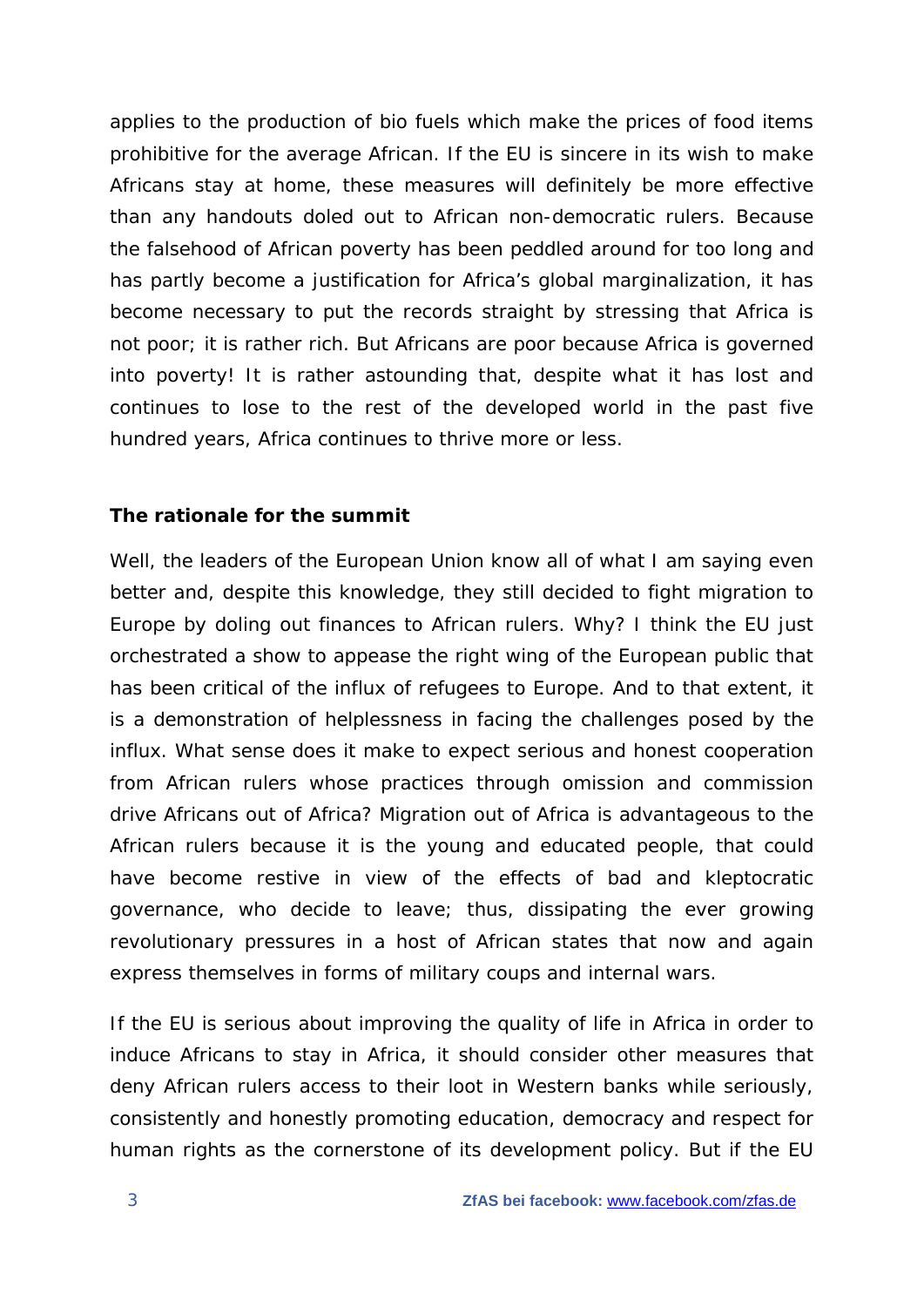meets with African rulers to confer on how to fight migration from Africa to Europe, it might as well consider conferring with African pirates on how to fight piracy in Africa.

Without going into too much detail, I think the EU should see this development as a further proof to the fact that the post-World War II order (of maintaining dictatorial and repressive regimes in the ex-colonies as long as they do the bidding of the West) has probably reached its limits, and use this opportunity to adjust. If not, it risks failure now and in its future endeavours in Africa.

Most expectedly, the promised financial support will most likely lead to the outcome that the EU has sworn to European citizens to fight and prevent; namely corruption, abuse of human rights, conflicts etc. This is because the money will be used to finance mainly North African rulers to make sure that black Africans do not cross their territories on their way to Europe. And the judicial and administrative practices of those states do not really conform to European principles and standard. As I write, black African refugees on their way to Europe are being detained, tortured and killed in North African streets and prisons, especially in Morocco, where state agents are the main actors in these practices. With EU financial support, this tendency will increase. Why this assumption?

#### **EU policy change: From humanitarian to militarized fortress**

Well, this assumption is inevitable if one traces the unfoldment of EUpolicy on this issue since early last year (2015). It has to be recollected that European concern for refugees started with the pictures of refugees drowning in the Mediterranean in the spring of last year. This jolted the conscience of many Europeans who then demanded that their governments and the EU do something against it. At this point, the major concern of the Union could be said to be mainly humanitarian. However, as the influx of refugees dramatically increased, rightist elements in several European states started exploiting the opportunity to instigate fears (of the unknown) amongst European citizens. Mainly because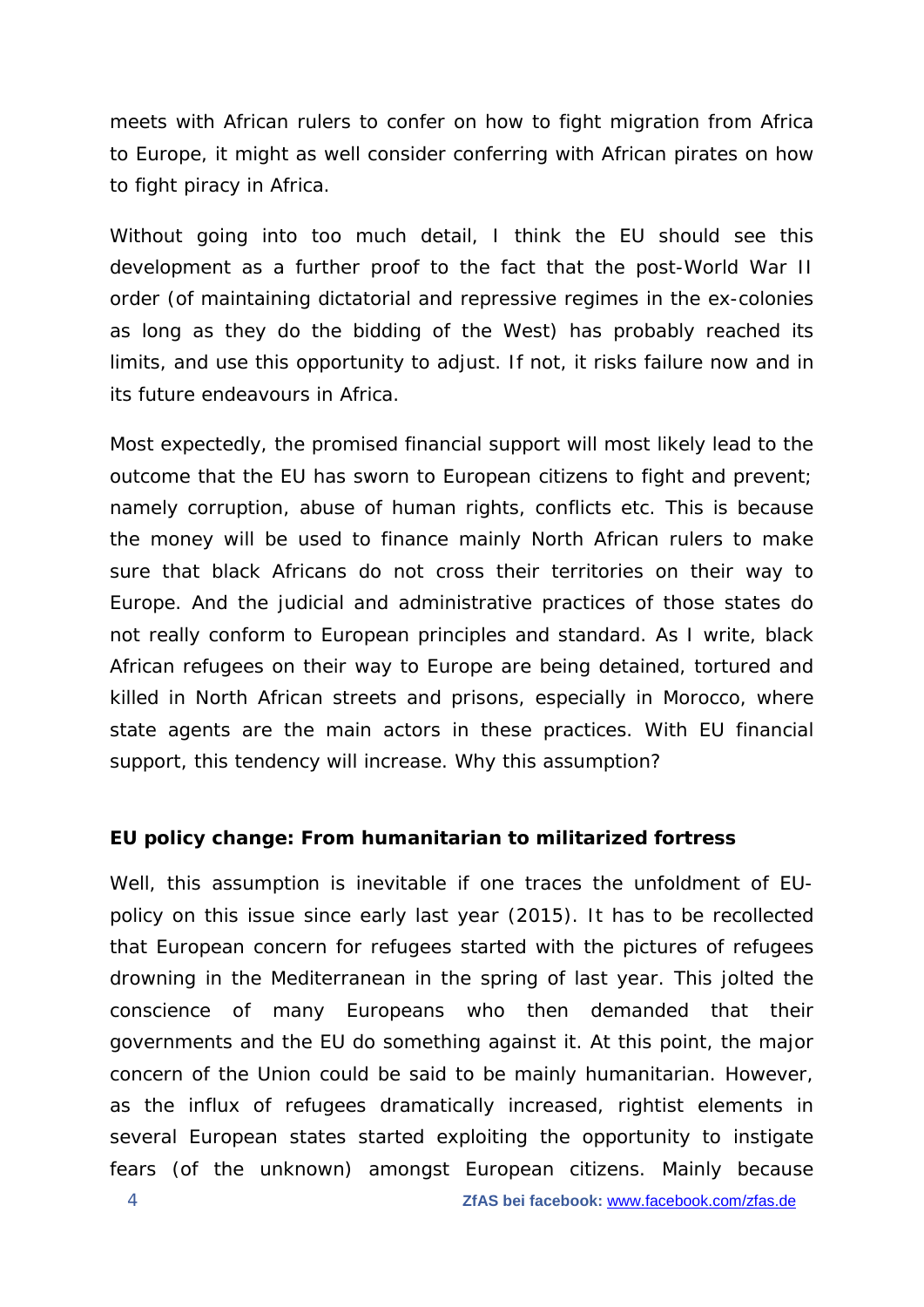European mainstream politicians have ignored the worries of sections of the citizenry over the migration and integration policies of many European states for a very long time, the European right started swelling. Terrified by this development, fortifying European borders against refugees has been constantly considered a serious policy option by the European Union leaders throughout 2015. The idea was then officially articulated at an EU meeting in March by the Foreign Ministers of Austria, Italy and Germany. It has as well been suggested by the British Minister of the Interior, Theresa May. In April this year, the Austrian Minister of the Interior, Johana Mikl-Leitner, and the Chancellor, Werner Faymann, specifically suggested the use of North African states as bulwarks against refugees on their way to Europe. At another EU meeting on the issue in Brussels in September, Italy again (this time joined by Greece) pushed the idea further. This plan was reiterated again in early December 2015 by the German Minister of the Interior, Thomas de Maizière, who has since been campaigning for the idea. However, this time around, he apparently saw the need for political correctness in the whole affair and decided to term it *welcome centre*.

The major plan of the idea was to immediately organise asylum camps in regions bordering the EU in order to temporarily accommodate the refugees until a decision has been reached on the eligibility of their asylum applications. This process has to be fast and refugees who refuse to voluntarily return to their countries of origin should be immediately arrested and detained. According to the EU, the erection of safe and sustainable camps should initially serve as a medium-term strategy with the purpose of increasing the capacity of the affected region to admit and accommodate refugees. In the long term, the protagonists argue, this strategy offers the prospects of adequate processing of the papers of refugees and their families until they return to their homelands.

The EU has initially tried to justify this policy with humanitarian arguments of saving women and young girls from forced prostitution in Europe, stopping the drowning of refugees in the Mediterranean as well as undercutting the human traffickers who earn a fortune from the ordeal of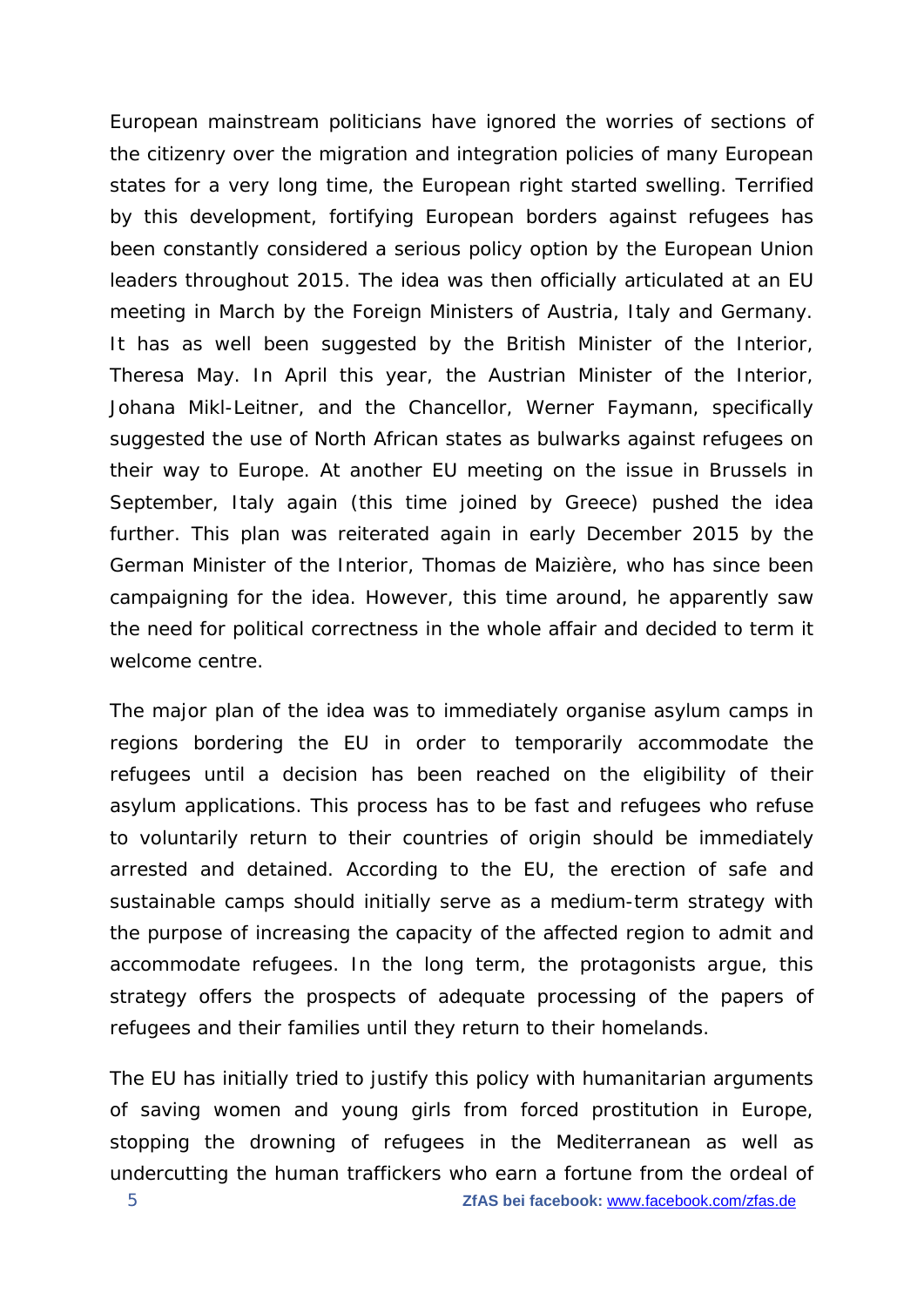migrants. However, in the course of last year (2015) and in view of increasing influx of refugees, the EU policy as well as language has changed from a humanitarian (to rescue drowning refugees) to a militarized one (barricading European borders against refugees). In the process, sight is lost of the EU avowal to protect human rights and respect democratic principles. To underline the new policy rationale, the President of the European Council, Donald Tusk, said at an EU summit in Brussels in October 2015 that the exceptionally easy access to Europe is one of the main points of attraction for refugees and that Europe has to get ready to counter this threat which is bound to continue next spring. With the declaration of refugees as a threat, it became clear that it is something against which one has to guard Europe.

## **The effects of North Africa as EU-bulwark on human rights of black Africans**

To understand how this EU-African leaders' agreement will play out in North Africa, it is instructive to look at the implementation of the new EU policy and its consequences in the European Union's border states. This methodological approach is justified by the fact that this pact with African leaders is a mere southward extension of the same policy of fortifying Europe against refugees which has since taken off in the European Union's border states.

Since the EU has decided on this new strategy of sealing off Europe to all refugees at all costs, the approach to refugees amongst European officials has changed for the worse. And the EU is ready to turn a blind eye to dictatorial tendencies and abuse of human rights as long as refugees are kept off Europe. In October 2015, following the increasing admonitions of the EU to Bulgarian and Greek governments to control their borders more effectively, the Bulgarian border patrol shot and killed an Afghan refugee and on the Greek island Lesbos, seven refugees died (amongst them four children and a baby) as Greek coast guards rammed their ship against a boat full of refugees. Even Turkey, a state whose relationship to the Union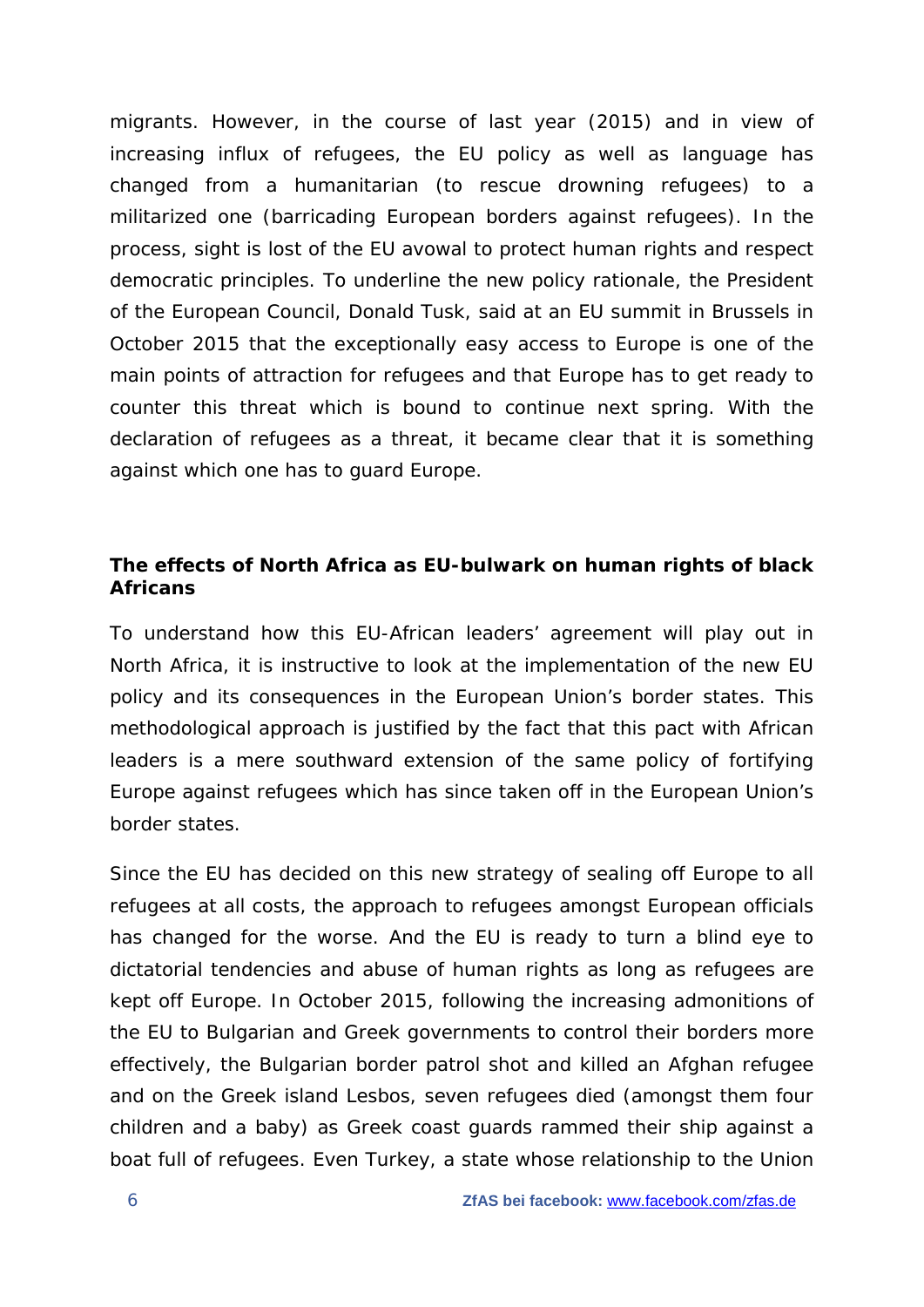could at best be described as critical as a result of President Recep Tayyip Erdoğan's hardline approach to political opposition (Gezi-Park-Protests 2013 for example) and abuse of human rights (arrest and detention of journalists), is suddenly in the good books of the European Union and thus a cooperation partner: The EU plans to erect about six refugee camps in Turkey and German Chancellor Angela Merkel is ready to donate the 3 billion euros requested by Turkey for this purpose. Because the EU is desperately in need of Turkey's help, Turkey is exploiting the opportunity to improve its chances of joining the Union and EU leaders are budging. Even the President of the European Parliament Martin Schulz in a comment on Erdogan's use of military force against the pro-Kurdish opposition party Peoples' Democratic Party (Halkların Demokratik Partisi; HDP) last year, said that Turkey really behaved correctly and that one should not condemn the country. However, this EU's desperation with curbing the influx of refugees to Europe is blindfolding its leaders to the obvious fact that Erdogan's obsession with fighting the Kurdistan Workers' Party (Partiya Karkerên Kurdistanê; PKK) will definitely thwart the goals of the EU and rather sharpen the situation that the EU is paying him to hinder: the production of more refugees heading to Europe as a result of Turkey's heavy bombing of alleged PKK positions.

In order to facilitate the achievement of the new policy goals, the EU recently strengthened Frontex – an agency set up to secure European borders in 2004 – and additionally mandated it to sharpen its control of European borders. The EU heads of government decided in October 2015 to beef up Frontex with an additional 775 staff and to increase its mandate: Frontex has the right to deport refugees whose applications have been refused forthwith. With this proviso, the refugees are denied the rights of challenging their deportations in a court of law as is stipulated in the laws of several Western European states. Moreover, Frontex has replaced the Italian humanitarian programme of Mare Nostra, which was very helpful in saving drowning refugees at the beginning of this year, with its own programme Triton which is primarily focused on sealing off Europe from refugees. Furthermore, the members of the so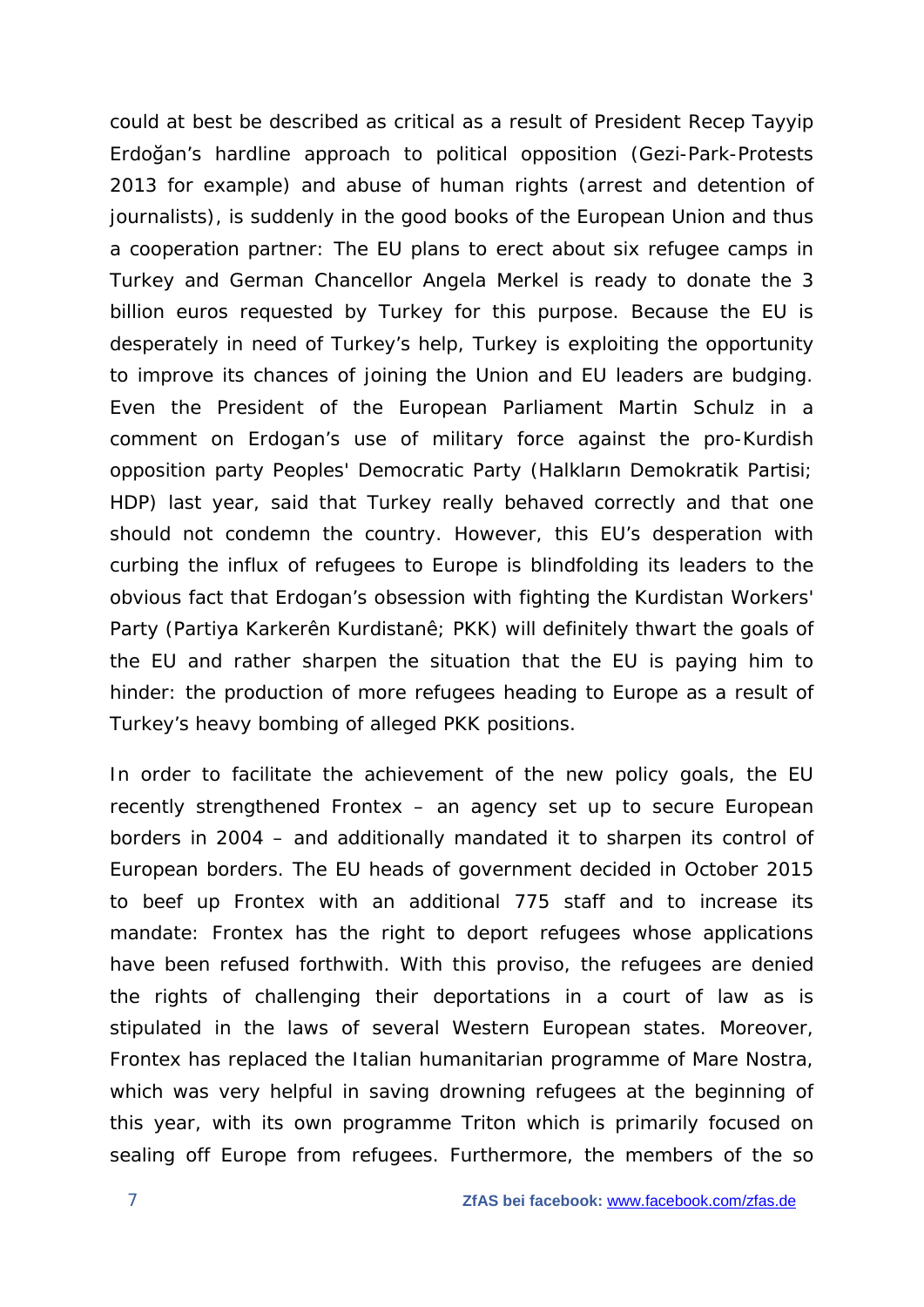called Visegrád Group, comprising Poland, Hungary, the Czech Republic and Slovakia, have all established a border protection police. All these have led to criticisms from certain sections of the European civil society. For example, the director of Pro Asyl, a non-governmental organization (NGO) that takes care of affairs of refugees in Germany, Günter Burkhardt, described this fortification of Europe against refugees as an "apocalyptic vision"[3](#page-7-0) . In furtherance of its policy of fortifying Europe, the EU has launched the Operation Sophia whereby European warships are allowed to stop, search, repel and destroy refugee boats on the Libyan coast.

Thus, the EU can discard her own values in the pursuit of the policy of *Fortress Europe*; and its summit with African rulers on controlling refugee to Europe is only an extension of this policy with its attendant consequences. That this policy will worsen the human rights situation of migrants in North African states is not just an assumption: It is already happening! For the most part of 2015, EU leaders have been in constant contact with Moroccan officials on this issue. In May of that year, the ARD correspondent in Rabat, Alexander Göbel, reported that the EU is encouraging the Moroccan government to use all means possible to stop African migrants from coming to Europe. As a result, Moroccan security officials regularly beat up and injure African migrants, burn down their camping tents at night (thus risking murder of these refugees), rob them of their money and other valuables and shoot at them. There are reports whereby such maltreatments have led to deaths, though this was perpetrated by non-state officials who ostensibly were encouraged by the actions of state agents.

Generally, there is a growing sentiment against black African migrants stranded in North African cities on their way to Europe. The EU is ready to condone these inhuman acts as long as they help keep African refugees out of Europe. This has led an official of ABCDS – an NGO that is

 $\overline{a}$ 

<span id="page-7-0"></span><sup>&</sup>lt;sup>3</sup>Süddeutsche Zeitung. (2014, 5. Dez.). EU-Flüchtlingszentren in Afrika. "Apokalyptische Vision". http://www.sueddeutsche.de/politik/eu-fluechtlingszentren-in-afrikaapokalyptische-vision-1.2254709. Accessed: 7. Dez. 2015; translated by the author.